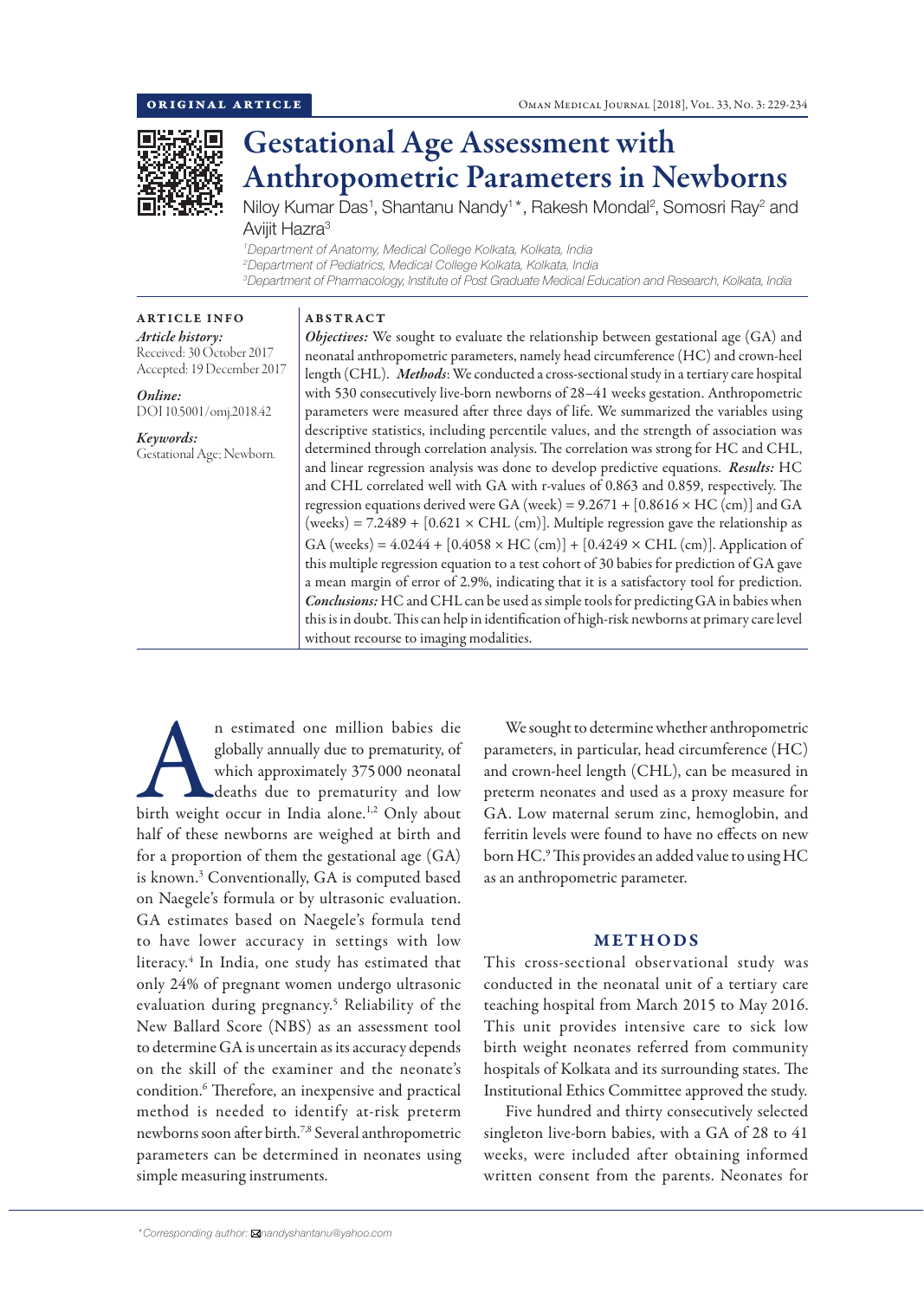whom reliable GA information was not available were excluded. The following exclusion criteria were applied: mother unaware of the beginning of her last menstrual period (LMP); irregular menstrual cycles before pregnancy; bleeding during the first two months of pregnancy; and difference in GA calculated by LMP and NBS by > 2 weeks. Neonates with congenital anomalies like congenital talipes equinovarus, congenital vertical talus, and other congenital anomalies that hinder anthropometric measurements were excluded along with those with severe perinatal asphyxia. Small for date neonates were also excluded. Also excluded from the study were intrauterine growth restricted (IUGR) and large for gestational age neonates.



Figure 1: Flow diagram of newborn recruited for study.

Recumbent CHL was recorded to the nearest 1.0 mm using an infantometer. HC was measured between the glabella, anteriorly and along the most prominent point posteriorly by the crossover technique, measured over the parietal eminence. This was performed thrice within 72 hours of birth and the mean value recorded. HC was measured by non-stretchable tape and recorded to the nearest 0.1 cm.

Anterior fontanel area was calculated as anterior fontanel area (in cm<sup>2</sup>) = ½ × anteroposterior length (cm) × transverse length (cm).

The GA of the study subjects was calculated from the history sheets of their mother, using Naegele's formula,<sup>10</sup> (i.e., addition of 9 months and 7 days to the first day of the LMP) and by NBS11 which was regarded as the gold standard for our study. CHL and HC assessment of GA by NBS was carried out by only one investigator to avoid interobserver bias.

Data were first tabulated in a Microsoft Excel spreadsheet and then analyzed by Statistica version 6 (Tulsa, Oklahoma: StatSoft Inc., 2001) software. Descriptive statistics was generated including mean, standard deviation, and 10<sup>th</sup>, 25<sup>th</sup>, 50<sup>th</sup>, 75<sup>th</sup>, 90<sup>th</sup> percentile values. The linear association between GA and anthropometric dimensions was explored using scatter plots and quantified by Pearson's correlation coefficient (r). Correlation of HC and CHL with GA was strong enough to go for simple and multiple linear regression analysis, and predictive equations generated. The predictive equation from multiple regressions, incorporating both HC and CHL, was applied to a test cohort of 30 children and the margin of error determined from the difference between actual and predicted GA.

### RESULTS

Out of 530 neonates, 445 (272 males and 173 females) were recruited for the study as the rest did not meet the inclusion criteria. Figure 1 provides a flowchart of analysis numbers. The demographic summary of the study population is given in Table 1. Further, the sample was divided into term 166 (37 to 41 weeks) and preterm 279 (28 to  $<$  37 weeks). Of the anthropometric parameters measured, namely HC, CHL, and anterior fontanel area, only the former two showed a strong correlation with GA [Tables 2 and 3, and Figures 2 and 3].

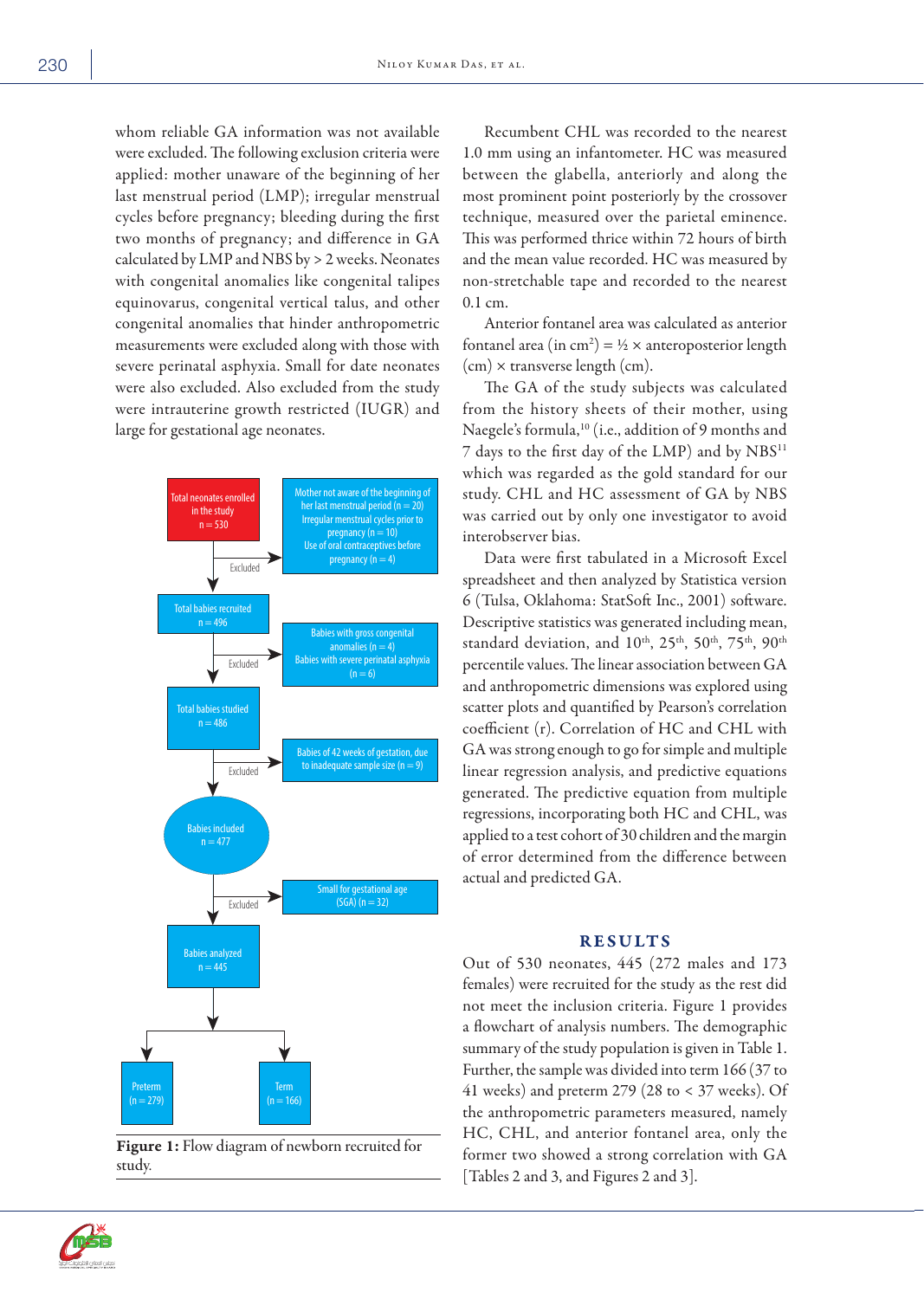| <b>Parameters</b>    | Mean $\pm$ SD  | <b>PC 25</b> | <b>PC 50</b> | <b>PC 75</b> |
|----------------------|----------------|--------------|--------------|--------------|
| Age, days            | $3.3 \pm 0.7$  | 3.0          | 3.0          | 3.0          |
| Birth weight, kg     | $1.9 \pm 0.6$  | 1.4          | 1.8          | 2.4          |
| HC, cm               | $29.1 \pm 3.4$ | 26.5         | 29.0         | 32.0         |
| CHL, cm              | $43.5 \pm 5.1$ | 40.0         | 44.0         | 48.0         |
| AFA, cm <sup>2</sup> | $3.2 \pm 1.7$  | 2.0          | 2.8          | 4.0          |
| <b>NBS</b>           | $26.4 \pm 9.5$ | 18.5         | 28.0         | 35.0         |
| GA, weeks            | $34.5 \pm 3.8$ | 31.0         | 35.0         | 38.0         |
|                      |                |              |              |              |

Table 1: Table showing mean standard deviation (SD) and percentiles (PC) for birth weight, head circumference (HC), crown-heel length (CHL), anterior fontanel area (AFA), New Ballard Score (NBS), and gestational age  $(GA)$   $(n = 445)$ .

|  | <b>Table 2:</b> Variation of head circumference (HC) with gestational age (GA) ( $n = 445$ ). |
|--|-----------------------------------------------------------------------------------------------|
|--|-----------------------------------------------------------------------------------------------|

| GA,<br>weeks | $\mathbf n$ | HC, cm         |              |              |              |              |              |
|--------------|-------------|----------------|--------------|--------------|--------------|--------------|--------------|
|              |             | Mean $\pm$ SD  | <b>PC 10</b> | <b>PC 25</b> | <b>PC 50</b> | <b>PC 75</b> | <b>PC 90</b> |
| 28           | 27          | $24.7 \pm 1.4$ | 23.6         | 23.8         | 24.1         | 24.8         | 27.0         |
| 29           | 31          | $25.1 \pm 1.3$ | 24.1         | 24.3         | 24.6         | 24.9         | 28.0         |
| 30           | 27          | $25.4 \pm 1.7$ | 24.1         | 24.3         | 24.8         | 25.4         | 29.0         |
| 31           | 30          | $27.3 \pm 1.8$ | 25.7         | 26.0         | 26.5         | 29.0         | 30.0         |
| 32           | 28          | $26.4 \pm 4.8$ | 26.0         | 26.5         | 27.0         | 27.5         | 29.0         |
| 33           | 35          | $27.4 \pm 1.4$ | 26.1         | 26.5         | 27.0         | 28.0         | 30.0         |
| 34           | 31          | $28.8 \pm 1.9$ | 26.3         | 28.0         | 28.8         | 29.6         | 31.5         |
| 35           | 29          | $28.8 \pm 1.6$ | 27.0         | 27.6         | 29.0         | 29.5         | 32.0         |
| 36           | 41          | $30.9 \pm 1.5$ | 29.0         | 30.0         | 31.0         | 32.0         | 33.0         |
| 37           | 36          | $30.4 \pm 1.8$ | 28.0         | 29.0         | 30.2         | 32.0         | 33.0         |
| 38           | 41          | $32.1 \pm 1.3$ | 30.0         | 31.0         | 32.5         | 33.0         | 34.0         |
| 39           | 28          | $33.1 \pm 1.3$ | 31.0         | 32.0         | 33.0         | 34.5         | 35.0         |
| 40           | 33          | $33.6 \pm 1.1$ | 32.0         | 33.0         | 34.0         | 34.5         | 35.0         |
| 41           | 28          | $33.8 \pm 1.2$ | 33.0         | 33.5         | 34.0         | 34.5         | 35.0         |

*SD: standard deviation; PC: percentile.*

Table 3: Gestational age (GA) variation of crown-heel length (CHL) (n = 445).

| GA,   | $\mathbf n$ |                | CHL, cm      |              |              |              |              |  |
|-------|-------------|----------------|--------------|--------------|--------------|--------------|--------------|--|
| Weeks |             | Mean $\pm$ SD  | <b>PC 10</b> | <b>PC 25</b> | <b>PC 50</b> | <b>PC 75</b> | <b>PC 90</b> |  |
| 28    | 27          | $34.7 \pm 1.3$ | 33.0         | 34.0         | 35.0         | 36.0         | 36.3         |  |
| 29    | 31          | $36.6 \pm 1.0$ | 35.3         | 36.0         | 36.7         | 37.2         | 38.0         |  |
| 30    | 27          | $37.1 \pm 2.0$ | 35.0         | 36.0         | 36.5         | 39.0         | 40.0         |  |
| 31    | 30          | $40.2 \pm 2.4$ | 36.5         | 39.0         | 41.0         | 42.0         | 43.0         |  |
| 32    | 28          | $41.4 \pm 2.2$ | 37.0         | 40.5         | 42.0         | 43.0         | 44.0         |  |
| 33    | 35          | $41.9 \pm 2.7$ | 38.0         | 40.0         | 42.0         | 44.0         | 45.0         |  |
| 34    | 31          | $43.6 \pm 2.2$ | 40.0         | 43.0         | 44.0         | 45.0         | 46.0         |  |
| 35    | 29          | $44.9 \pm 2.3$ | 42.0         | 44.0         | 45.0         | 46.0         | 48.0         |  |
| 36    | 41          | $45.3 \pm 3.5$ | 43.0         | 44.0         | 45.0         | 47.0         | 49.0         |  |
| 37    | 36          | $47.5 \pm 2.0$ | 45.0         | 46.0         | 48.0         | 49.0         | 50.0         |  |
| 38    | 41          | $48.2 \pm 2.5$ | 45.0         | 47.0         | 49.0         | 50.0         | 51.0         |  |
| 39    | 28          | $49.9 \pm 2.4$ | 46.0         | 49.0         | 50.0         | 52.0         | 53.0         |  |
| 40    | 33          | $48.8 \pm 2.5$ | 45.0         | 48.5         | 49.0         | 50.0         | 51.0         |  |
| 41    | 28          | $49.9 \pm 2.5$ | 46.0         | 49.5         | 50.0         | 50.5         | 53.5         |  |

*SD: standard deviation; PC: percentile.*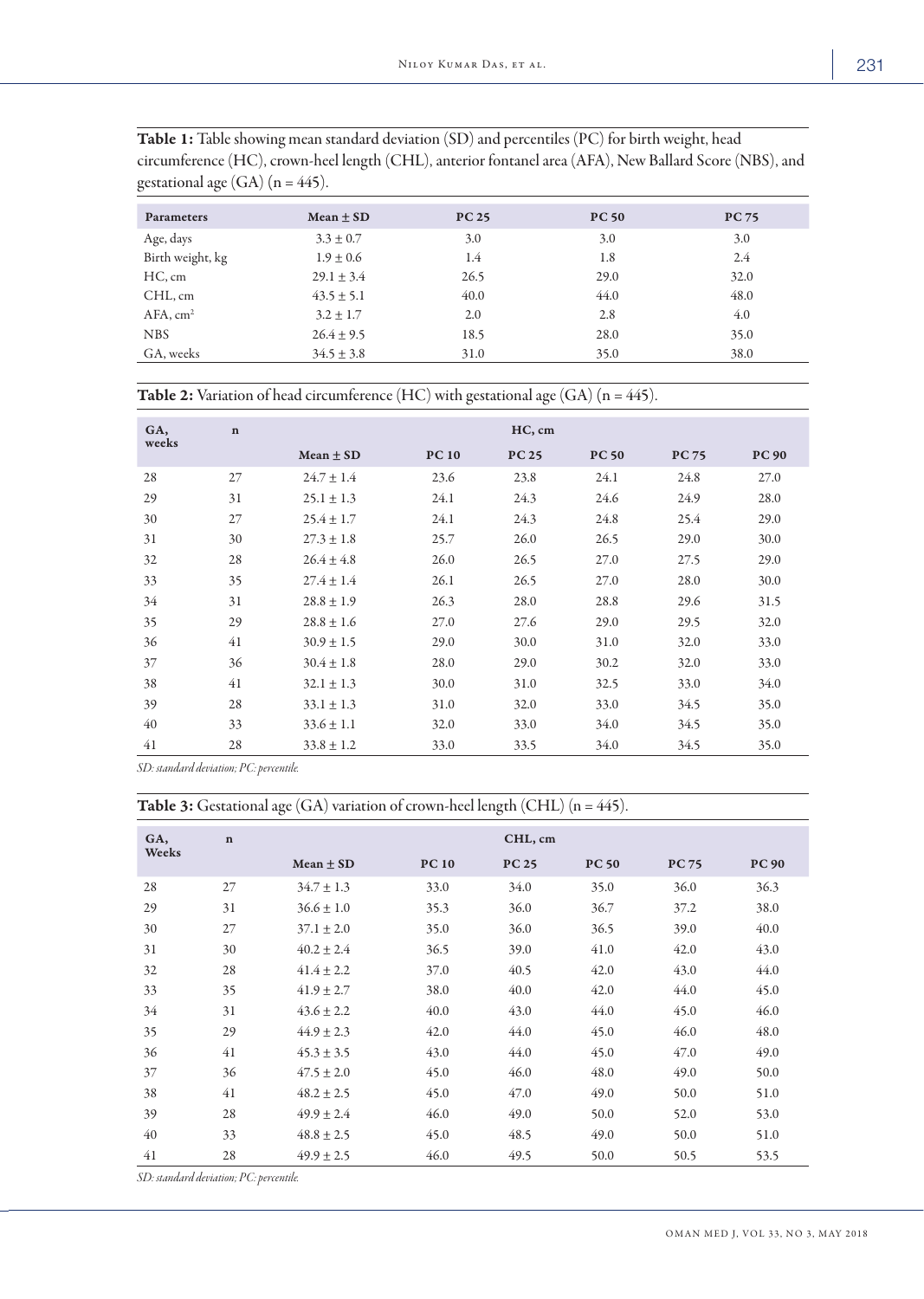

Figure 2: Correlation of head circumference with gestational age in the study cohort. Scatterplot showing association between neonatal head circumference and gestational age on the third postnatal day. The regression line is shown.



Figure 3: Scatterplot showing association between neonatal crown-heel length and gestational age on the third postnatal day. The regression line is shown.

HC increased with with increasing GA (i.e., from  $24.7 \pm 1.4$  cm at 28 weeks to  $33.8 \pm 1.2$ cm at 41 weeks). The r-value for correlation of HC with GA was 0.863 and regression equation for calculation of GA from HC was GA (weeks)  $=$  $9.2671 + [0.8616 \times \text{HC (cm)}].$ 

CHL increased steadily with increasing GA from 34.7±1.3 cm at 28 weeks to 49.9±2.5 cm at 41 weeks. The r-value was 0.859 and the regression equation to calculate GA from length was GA (weeks) =  $7.2489 + [0.621 \times$ CHL (cm)].

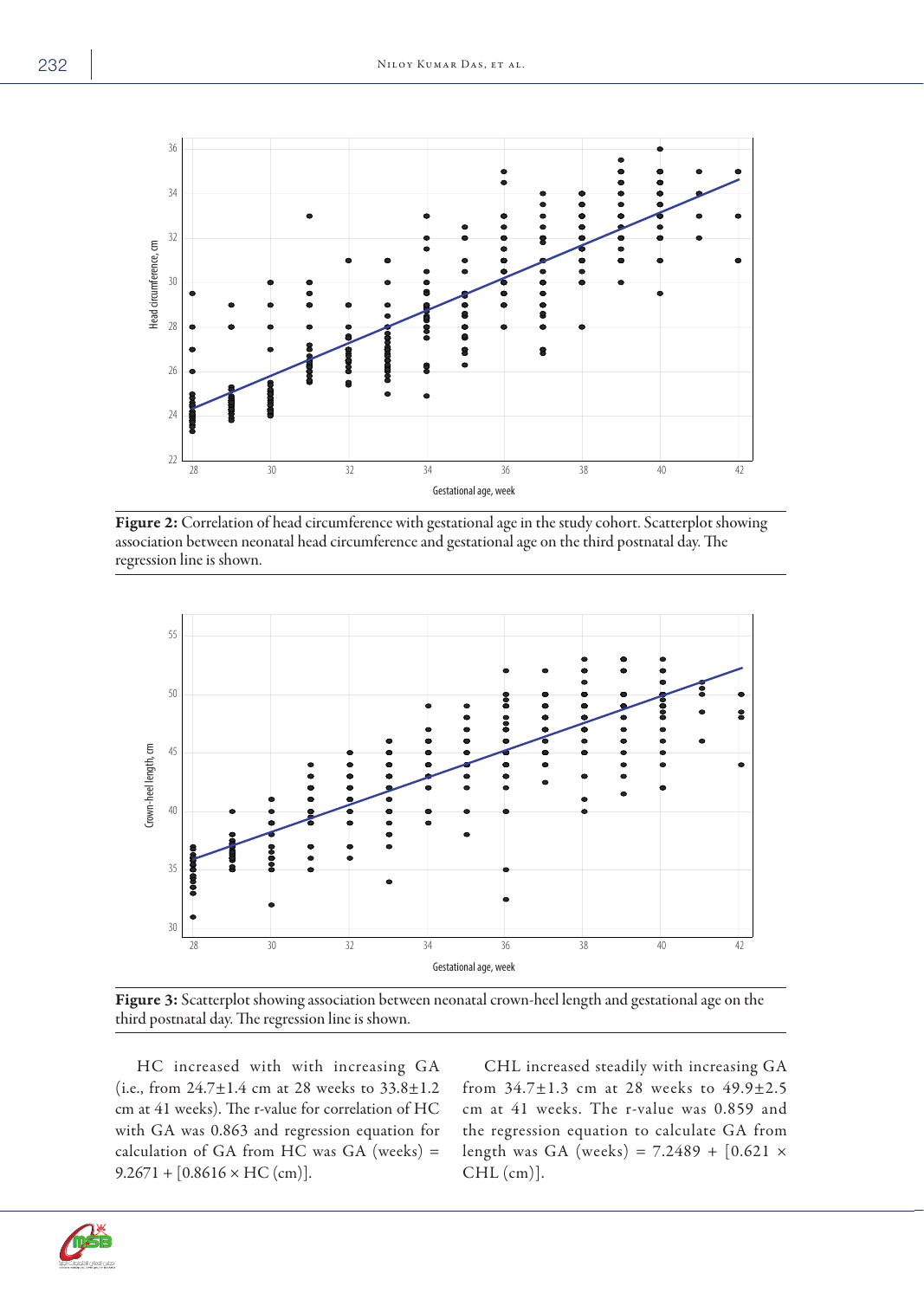We also derived a multiple linear regression equation to predict gestational age from CHL and HC in a whole cohort. This predictive equation was: GA (weeks) =  $4.0244 + [0.4058 \times \text{HC (cm)}]$  $+[0.4249 \times CHL (cm)].$ 

We used this predictive equation to predict the GA from HC and CHL measurements in a separate test cohort of 30 babies. In this cohort, the predicted GA was 33.8±3.5 weeks against the actual GA of 33.4±3.8 weeks. The margin of error was  $2.9 \pm 1.9$ %, indicating that the predictive equation was acceptable.

# DISCUSSION

Prematurity is a major determinant of neonatal survival. Estimation of GA by methods like recall of LMP is prone to error, and ultrasonic assessment is often difficult to use in resource-poor countries. In developing countries, less than half of neonates undergo any evaluation within 24 hours of birth.<sup>12</sup>

The NBS score used for GA assessment has both physical and neuronal criteria. It has fallacies as it requires a person trained in pediatrics and furthermore it is a subjective test. Neurological examination requires both skill and training. In contrast, anthropometric measurements collected by health workers have been shown to be more reliable than clinical examination.13,14

A study conducted on a Western Indian population found a strong correlation between GA and HC ( $r = 0.977$ ).<sup>15</sup> Another study observed a strong linear correlation between HC  $(r = 0.95)$ and the estimated GA between 25 and 42 weeks.<sup>16</sup> In our case, in the age range of Eastern Indian babies between 28 and 41 weeks, the correlation was 0.863.

Another study of neonates delivered in a Western Indian population observed that GA varied from 25 to 42 weeks, with 373 neonates (37.3%) being preterm and  $62.7\%$  being term.<sup>17</sup> They found a good linear correlation between GA and CHL with  $r = 0.56$ . They proposed a linear regression equation: GA (weeks) =  $20.06 + [0.34 \times \text{CHL (cm)}]$ . We found even stronger correlation ( $r = 0.859$ ) between CHL and GA and our regression equation is: GA  $( weeks) = 7.2489 + [0.621 \times CHL (cm)].$ 

The strength of our study is that the entire examination was conducted by a medical person trained in examining the newborns and not by any peripheral health worker or traditional birth attendant. Each week of gestational age between 28 and 41 weeks was adequately represented.

This study also has its share of limitations. This sample may not be a true representation of community settings as we conducted the study in a tertiary care center. We had to exclude newborns at 42 weeks gestation due to inadequate numbers. Finally, we did not do a longitudinal follow-up of the babies to determine whether the associations hold at a later age.

## **CONCLUSION**

HC and CHL measurement are quick and reliable parameters that can be used as an anthropometric surrogate for estimation of GA. These can be used by peripheral health care workers and traditional birth attendants and could be effectively used for identifying and referring high-risk newborns.

#### *Disclosure*

The authors declared no conflicts of interest. No funding was received for this study.

#### references

- World Health Organization. Child health profile: India. Geneva: Department of Child and Adolescent Health and Development, World Health Organization;2007.
- March of Dimes. Born Too Soon. Global Action Report on Preterm Birth. 2012. Howson CP, Kinney MV, Lawn JE, editors. Geneva: World Health Organization, 2012 [cited 2018 April 22]. Available from: http://www.who.int/ pmnch/media/news/2012/201204\_borntoosoon-report. pdf.
- 3. Blanc AK, Wardlaw T. Monitoring low birth weight: an evaluation of international estimates and an updated estimation procedure. Bull World Health Organ 2005 Mar;83(3):178-185.
- 4. Savitz DA, Terry JW Jr, Dole N, Thorp JM Jr, Siega-Riz AM, Herring AH. Comparison of pregnancy dating by last menstrual period, ultrasound scanning, and their combination. Am J Obstet Gynecol 2002 Dec;187(6):1660- 1666.
- 5. Ministry of Health and Family Welfare, Government of India. National Family Health Survey (NFHS- 3), 2005- 06: India. Key findings. Mumbai: International Institute for Population Sciences;2007. p. 24.
- 6. Moraes CL, Reichenheim ME. [Validity of neonatal clinical assessment for estimation of gestational age: comparison of new ++Ballard+ score with date of last menstrual period and ultrasonography]. Cad Saude Publica 2000 Jan-Mar;16(1):83-94.
- 7. Mullany LC, Darmstadt GL, Coffey P, Khatry SK, LeClerq SC, Tielsch JM. A low cost, colour coded, hand held spring scale accurately categorises birth weight in low resource settings. Arch Dis Child 2006 May;91(5):410-413.
- 8. Sreeramareddy CT, Chuni N, Patil R, Singh D, Shakya B. Anthropometric surrogates to identify low birth weight Nepalese newborns: a hospital-based study. BMC Pediatr 2008 Apr;8:16.
- 9. Samimi M, Asemi Z, Taghizadeh M, Azarbad Z. Rahimi– Foroushani A, Sarahroodi S. Concentration of Serum Zinc,